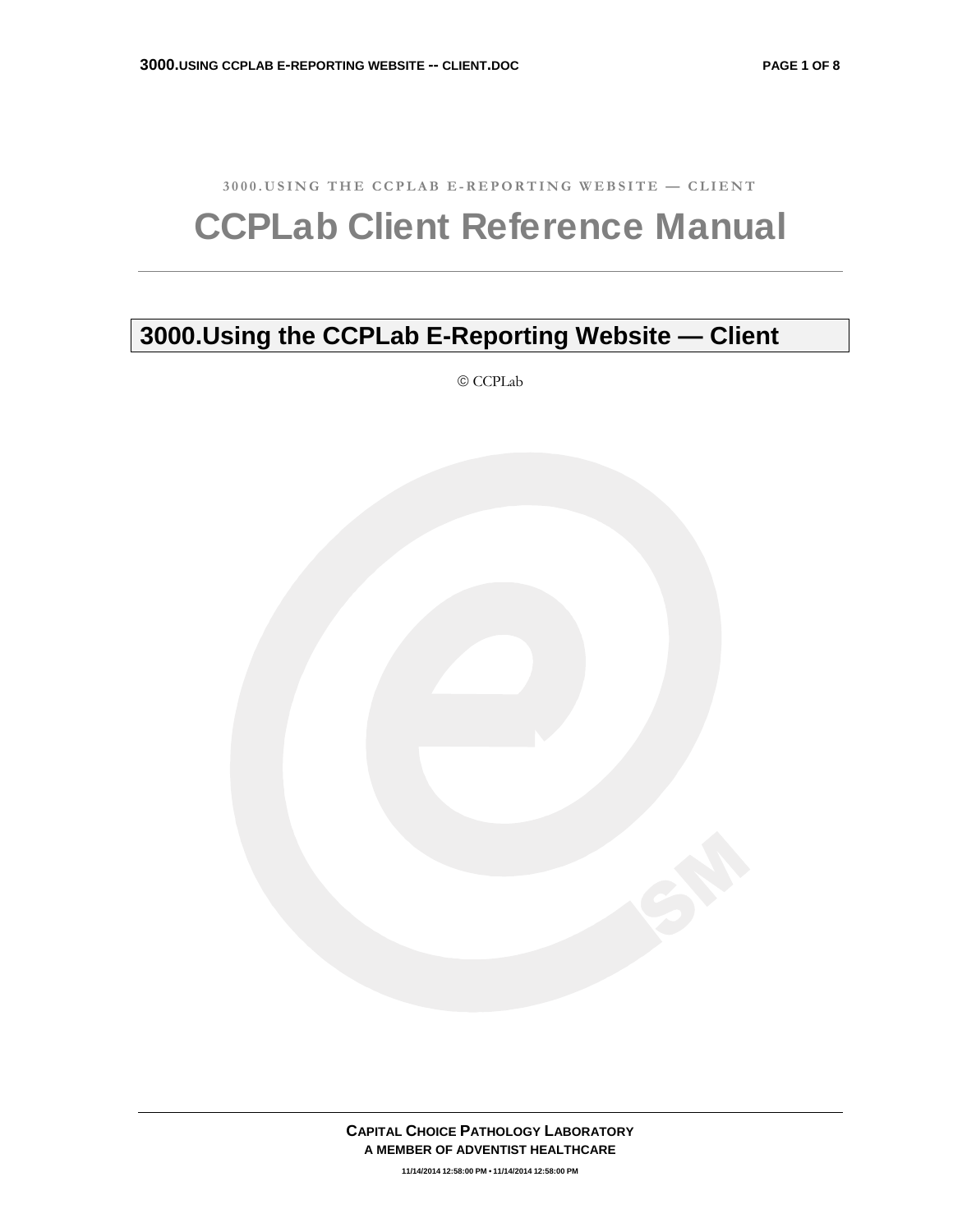# **Retrieving Patient Reports from CCPLAB Web Site**

Capital Choice Pathology Laboratory offers a secure, easy‐to‐use service for clinicians to view their patient reports from an internet browser. The service, called CCPLAB E‐ Reporting, is available to authorized users through our www.csmlab.com website.

Patient reports are provided in the well‐established Adobe PDF format for viewing and printing. If you do not have the free Adobe PDF reader installed, click the Documents link on our www.csmlab.com web page, then click *Get Adobe Reader* to install the latest version on your computer.

## **Important Security and Privacy Information**

Patient information is available only to persons possessing a unique, CCPLAB provided User ID and password, and is transmitted using a secure internet connection.

It is critically important to follow all privacy protection and security measures appropriate for protected patient health information, including these measures when accessing the CCPLAB E‐Reporting service:

- All passwords are confidential and their protection is required to meet Federal, State and CCPLAB privacy and security mandates. At no time shall passwords be posted or stored on computers, etc.
- Should a password become known to a person not authorized to view the protected patient information available through the site, CCPLAB must be contacted immediately to reissue a new password.
- It is important to close or log-off the E-Reporting service when not in use.

## **Log-On to the CCPLAB E-Reporting Service**

To establish a secure connection to the CCPLAB E‐Reporting service via the internet:

• Launch Internet Explorer or other internet browser.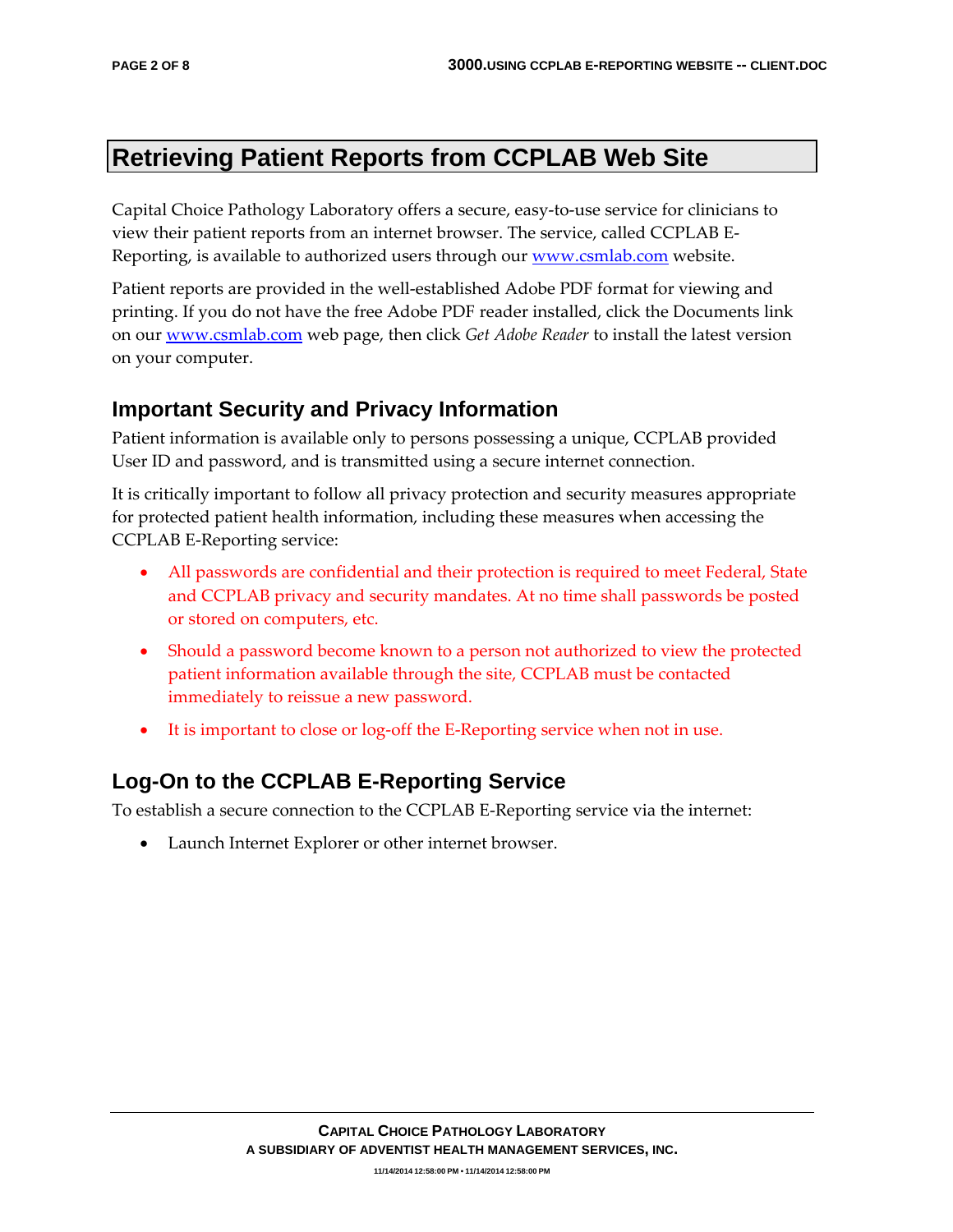• Navigate to the following website: www.csmlab.com:

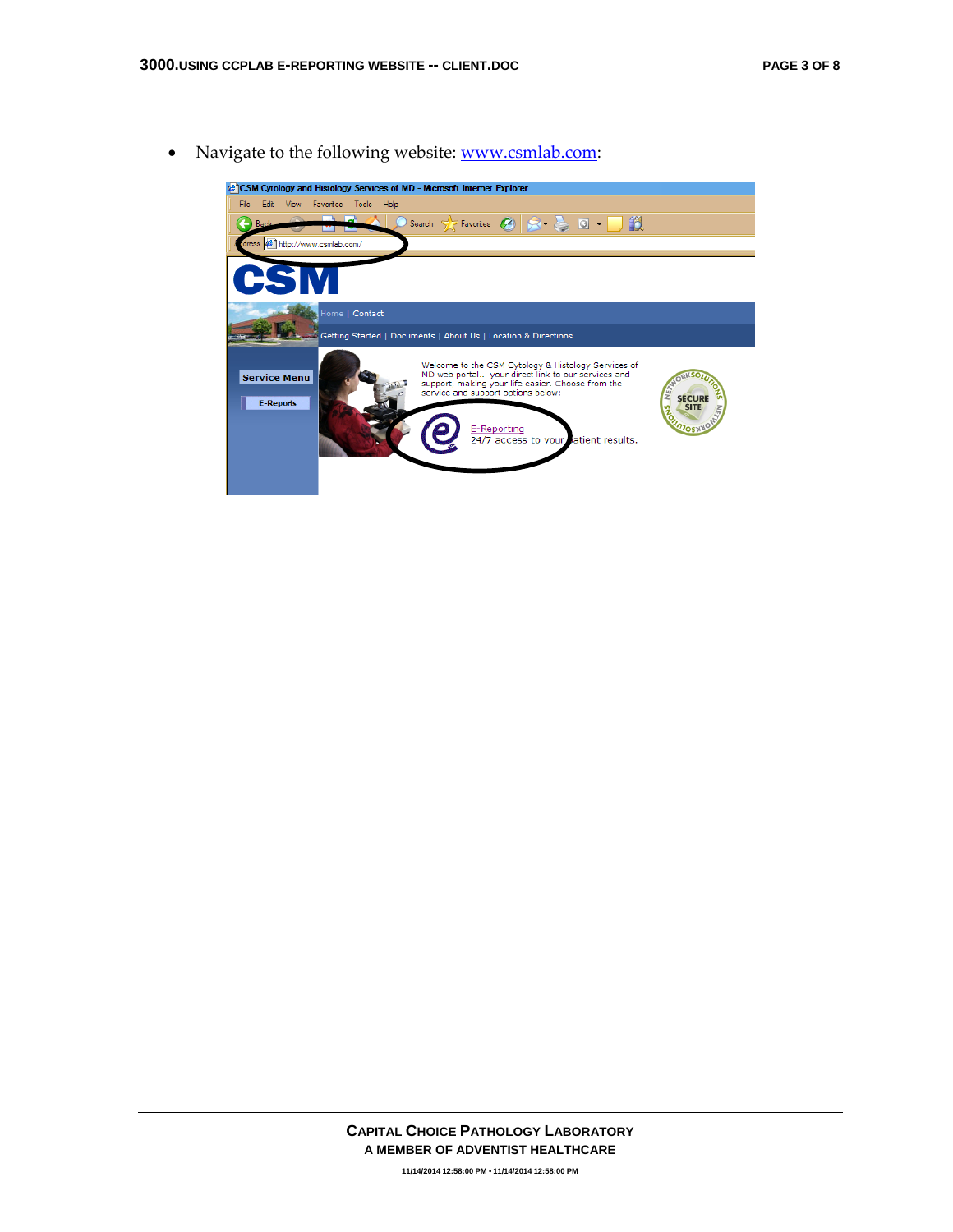• Click the E‐Reporting link to open the E‐Report Login Window:

|           | <b>Please Enter UserName and Password</b> |
|-----------|-------------------------------------------|
| UserName: |                                           |
| Password: |                                           |
|           | Login                                     |

• Type your CCPLAB-assigned UserID and Password, then click Login.

#### **Display a Listing of Recent Patient Reports**

<u> 1989 - Johann Stein, marwolaethau a bh</u>

To see a listing of recently collected specimens on file at CCPLAB, simply click the button labeled "Recent Patients":

#### Click here to list recent patient's reports:

Recent Patients

A listing of all patients on file with a collected date (date-of-service) within the last 10<sup>1</sup> days will be displayed. Along with the patient's name, specimen source(s), ordering clinician, and case number, the left-most column will contain one of three case status indicators:

- "Pending" The specimen(s) have been received and a final report is pending.
- "Call CSM" Rarely, CCPLAB must be contacted for a copy of the final report.
- "Get Report"  $-$  Click this link to open a PDF file containing the final report.

|            | Collected | <b>Patient Name</b> | <b>Specimen Class</b>                                  | Ordered By        | <b>Case Number</b> |
|------------|-----------|---------------------|--------------------------------------------------------|-------------------|--------------------|
| Get Report | 9/15/2008 |                     | <b>ICSM Medical Cytology</b><br><b>ISpecimen Class</b> | Nancy R Markus MD | IMC08-166          |

See *Printing a Displayed Report* below for instructions on printing a displayed report. Click the **New Search** button to search for another patient or case.

<sup>&</sup>lt;sup>1</sup> The number of prior days to list can be customized to meet your needs! Contact CCPLAB anytime.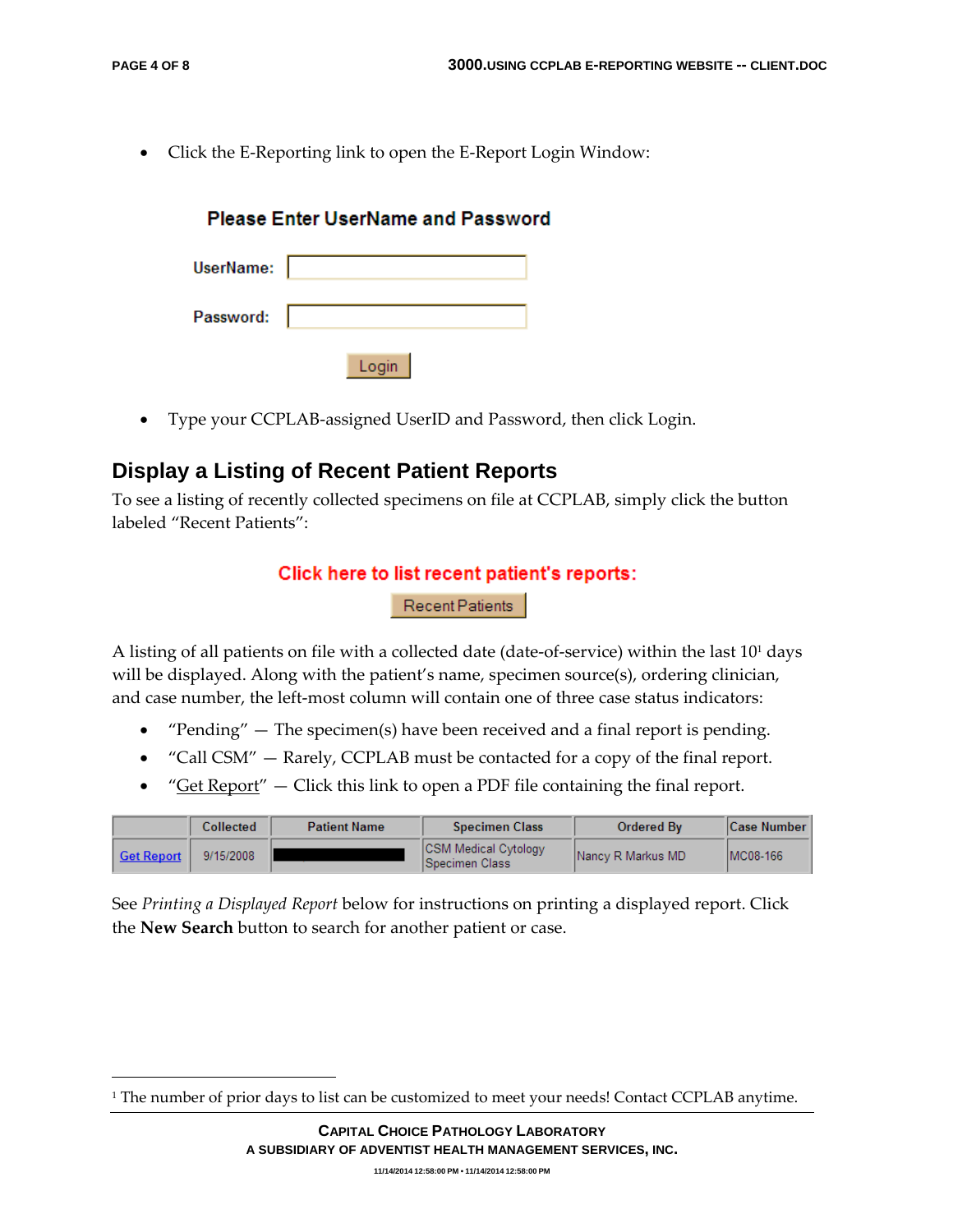## **Searching for a Patient By Name with Advanced Search**

The CCPLAB E‐Reporting service's Patient Name Advanced Search function enables you to locate a patient by last name, last name plus first name or a portion of either. Click the button labeled "Advanced Search":



The Advanced Search page will be displayed, allowing you locate a patient by last name or last name plus first name:

| <b>Specify Search Criteria:</b>      |                         |               |          |                    |                    |
|--------------------------------------|-------------------------|---------------|----------|--------------------|--------------------|
| Patient Last Name:   Begins With   - |                         |               |          |                    |                    |
| <b>Patient First Name:</b>           |                         |               |          |                    |                    |
| OЛ<br>Collected:                     | Begins With<br>Contains | Last 24 hours | O 7 Davs | $\bigcirc$ 14 Davs | $\bigcirc$ 30 Days |

For flexible searching, you'll notice a dropdown box next to last name and first name. The dropdown box contains three options that affect your name search:

- "**Begins With**" Finds patients whose name *begins with* the letters you type. "John" returns "*John*son".
- "**=**" Patients whose name matches exactly the name you type. "Smith" returns "*Smith*", but not "*Smith*field".
- "**Contains**" Patients whose name *contains* the letters you type (good for maiden or hyphenated names). "Jones" returns "Smith‐*Jones*".

At least a partial last name must be entered. If you do not type a first name, only the last name will be searched.

Because a common last name can return a large number of matches, you may also restrict how far back to look for matching patient cases, based on their collection date. By default, all matching cases are returned; select Last 24 hours, 7 days, 14 days or 30 days to limit the number of matches returned.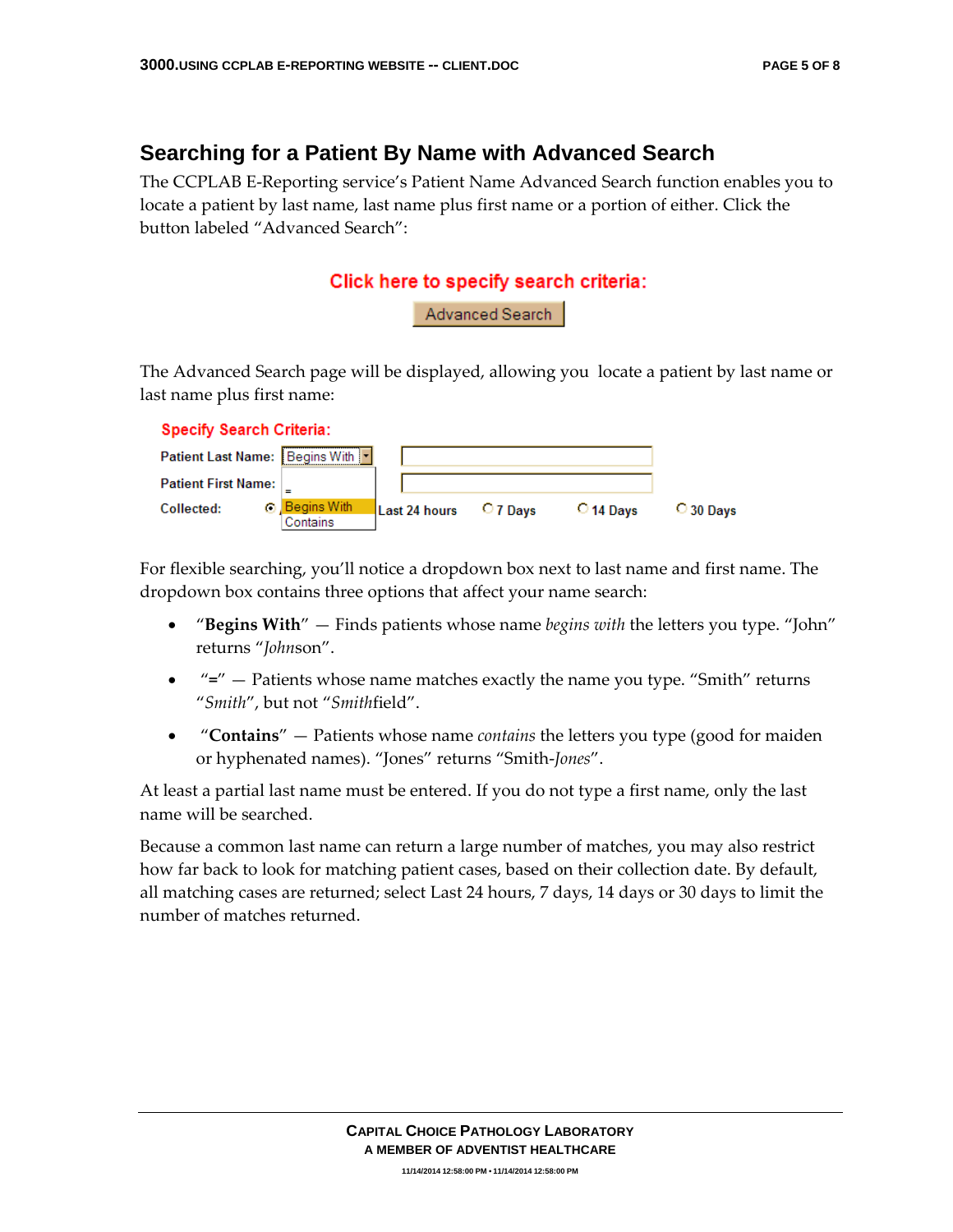#### Advanced Search Hint:

The more specific you are when searching by patient name, the faster the results can be returned. For example, searching with a last name of *Westfield* will return faster than searching for a last name of *Wes*. Adding at least a partial first name or changing the collected date to something other than "Anytime" will also speed searches. You can always expand the search by clicking the **Modify Search** button.

Press the **Search** button to return the cases matching your search selections.

#### **Searching for a Report by CCPLAB Case Number**

If you know the CCPLAB Case Number of the report, you can type it in the Case Number text box instead of entering patient names. Press the **Search** button to return the requested case.

### **Printing a Displayed Report**

From the list of cases returned by your search, click on the **Get Report** link in the left-most column to display the report results in a new browser window.

With the report displayed, you may select *File:Print…* to send the report to your printer.

When done viewing or printing the report, click *File:Close* close the PDF report window.



**11/14/2014 12:58:00 PM • 11/14/2014 12:58:00 PM**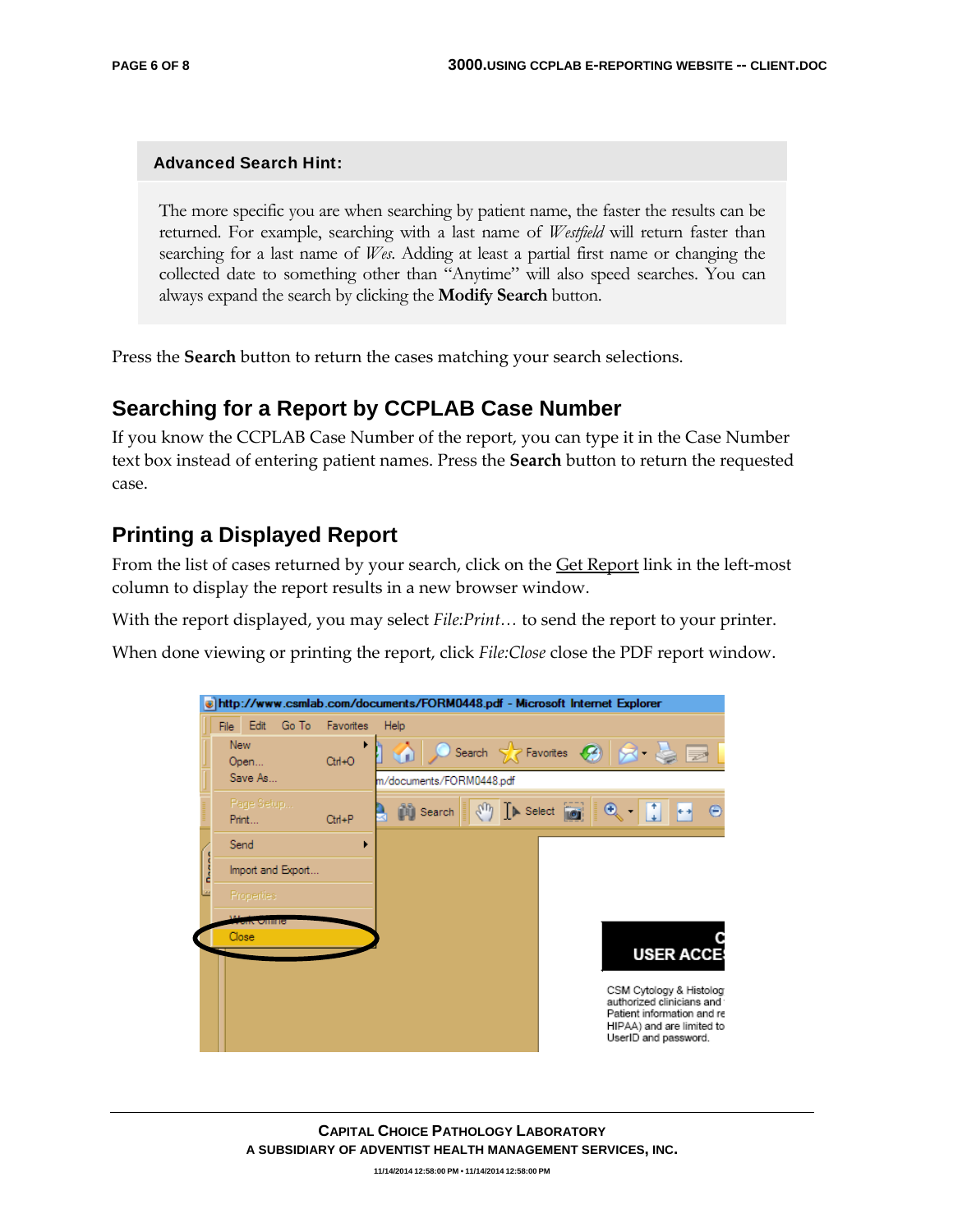# **Logging-Off the CCPLAB E-Report Service**

To prevent unauthorized or accidental disclosure of protected health information, it is important to log‐off or close and CCPLAB E‐Report sessions when finished. From the initial search screen you can click the LOGOUT link to log-off and return to the sign-on screen, or you can close the browser window altogether: